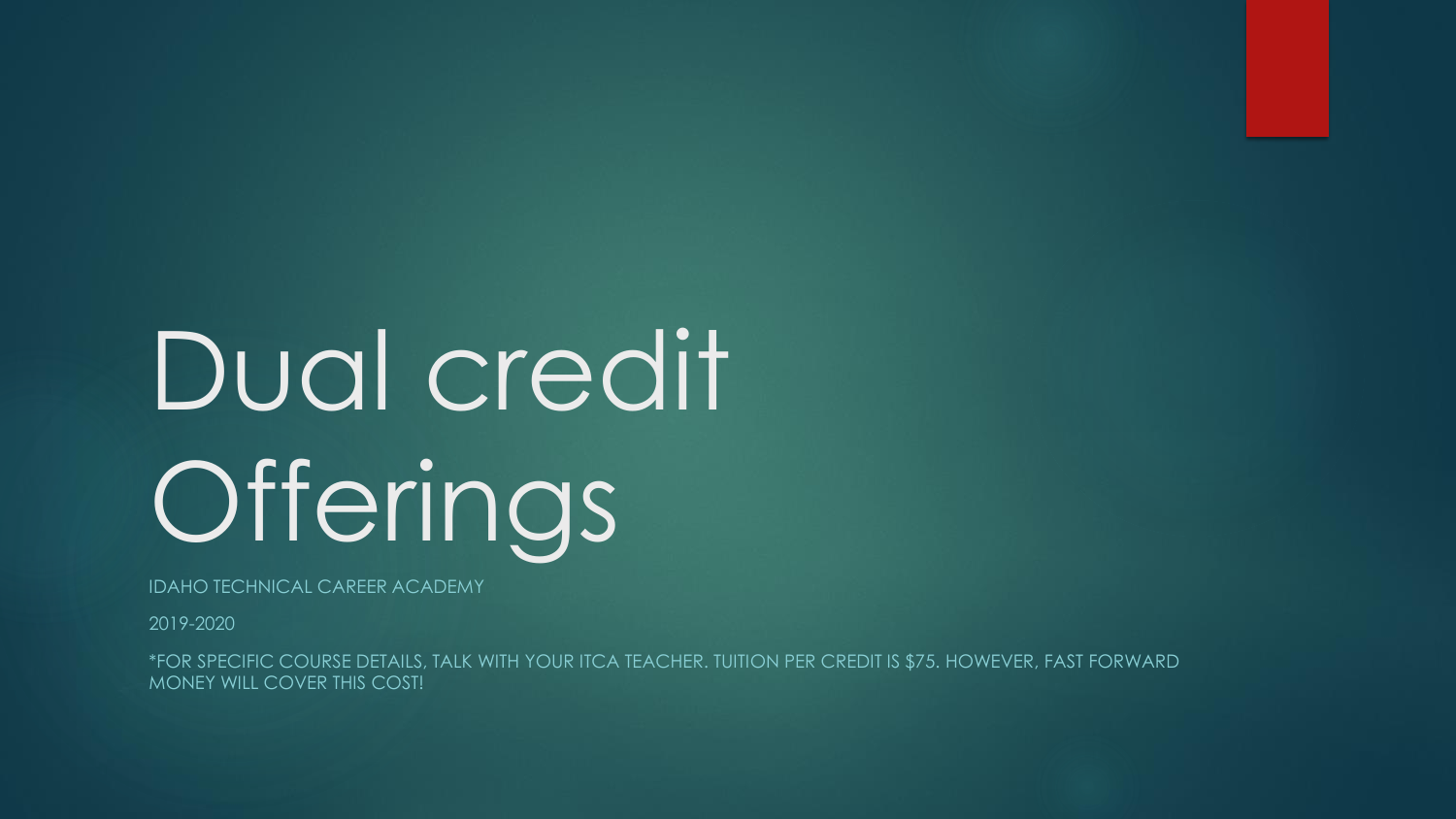## **Advanced Opportunities: Fast Forward Program**

#### $\blacktriangleright$  \$4125 per student

- Pays for concurrent credits & AP exams
- Portal is open for 6 weeks in the Fall & Spring (strict deadline set by the state)
- $\blacktriangleright$  The high school transcript does not reflect college credits
	- ► College transcripts can be requested directly from the university that awarded credit
- *If you sign up to take a yearlong course for dual credit, you cannot transfer out at semester due to the risk of earning a W or F on a college transcript (and lose future funding)*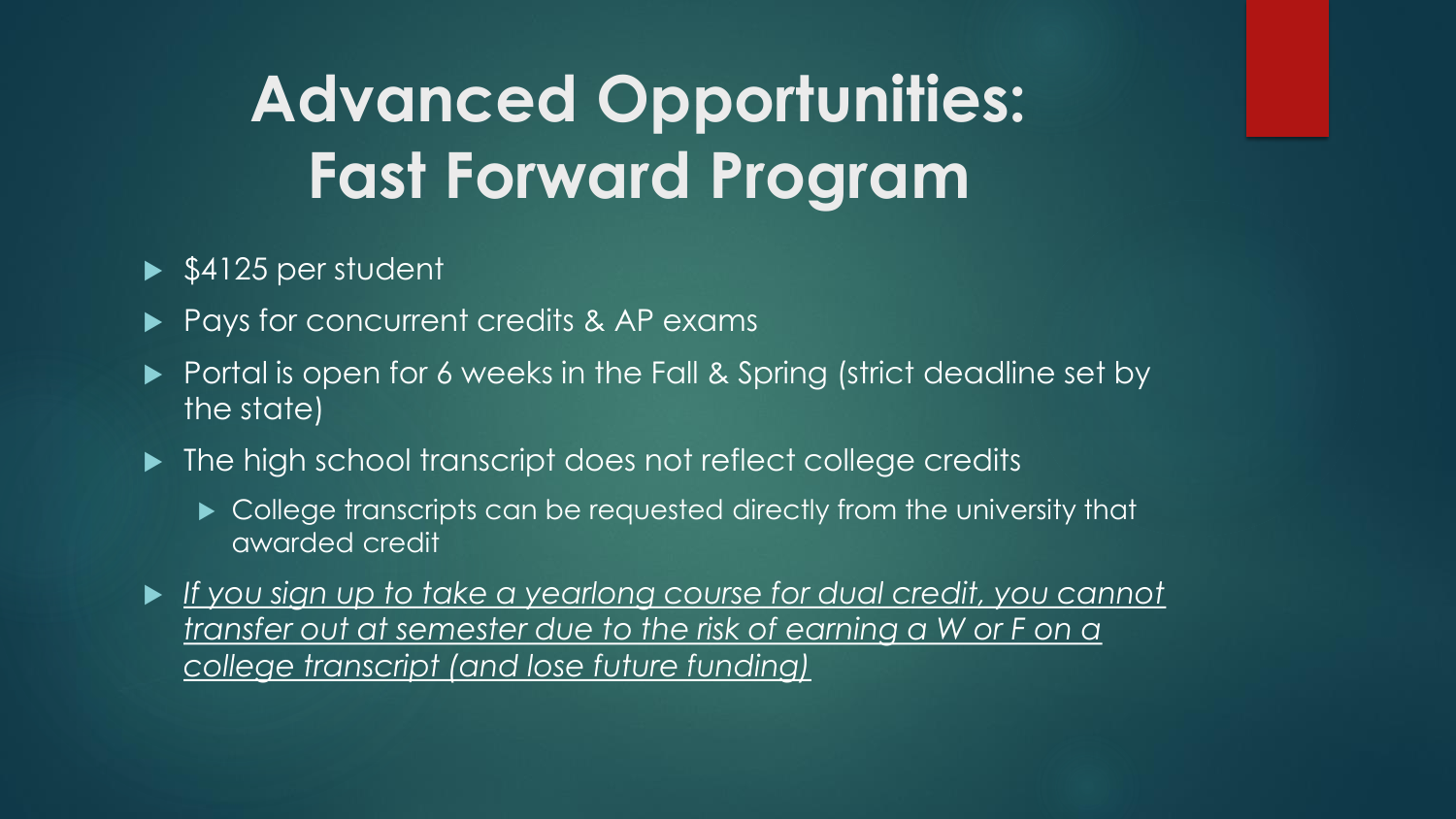## College of Southern Idaho (CSI)

| Names of College Courses available for<br>dual credit              | <b>K12/ITCA Course</b>                                                                                               |
|--------------------------------------------------------------------|----------------------------------------------------------------------------------------------------------------------|
| ALLH 100 Introduction to Allied Health (2)<br>credits)             | <b>OTH094 Health Science II</b>                                                                                      |
| ALLH 101 Medical Terminology (2 credits)                           | <b>HLT212 Medical Terminology</b>                                                                                    |
| <b>BUSA 215 Information Science/Data</b><br>Management (3 credits) | <b>TCH112-CEN Microsoft WORD</b><br>2016/365 with Exam Prep<br>TCH122-CEN Microsoft EXCEL 2016/365<br>with Exam Prep |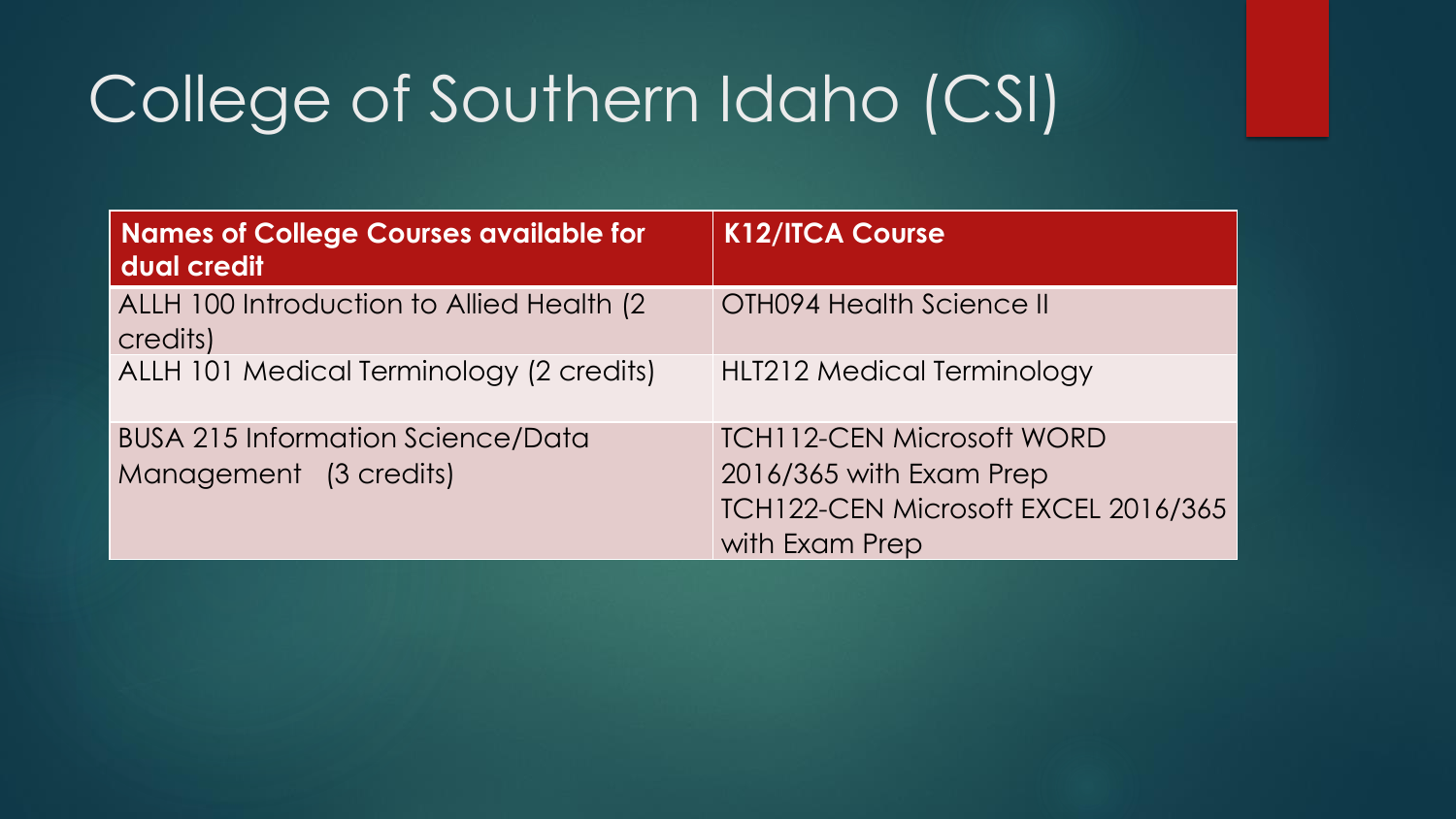## Northwest Nazarene University (NNU)

| <b>Names of College Courses available for Dual</b><br><b>Credit</b>                                                         | <b>Names of K12/ITCA Courses</b>                                                |
|-----------------------------------------------------------------------------------------------------------------------------|---------------------------------------------------------------------------------|
| BIOL 1010 Introduction to Biology Lecture (3)<br>BIOL 1010L Introduction to Biology Lab<br>credits)<br>$(1 \text{ credit})$ | SCI203 Biology A<br>SCI203 Biology B                                            |
| BIOL 1060 Human Biology Lecture (3 credits)<br>BIOL 1060L Human Biology Lab (1 credit)                                      | SCI321 Anatomy and Physiology<br>SCI322 Anatomy and Physiology<br>$\mathcal{P}$ |
| MATH 1300 College Algebra<br>(3 credits)<br>MATH 1400 Trigonometry<br>(3 credits)                                           | <b>MTH403 PreCalculus A</b><br><b>MTH403 PreCalculus B</b>                      |
|                                                                                                                             |                                                                                 |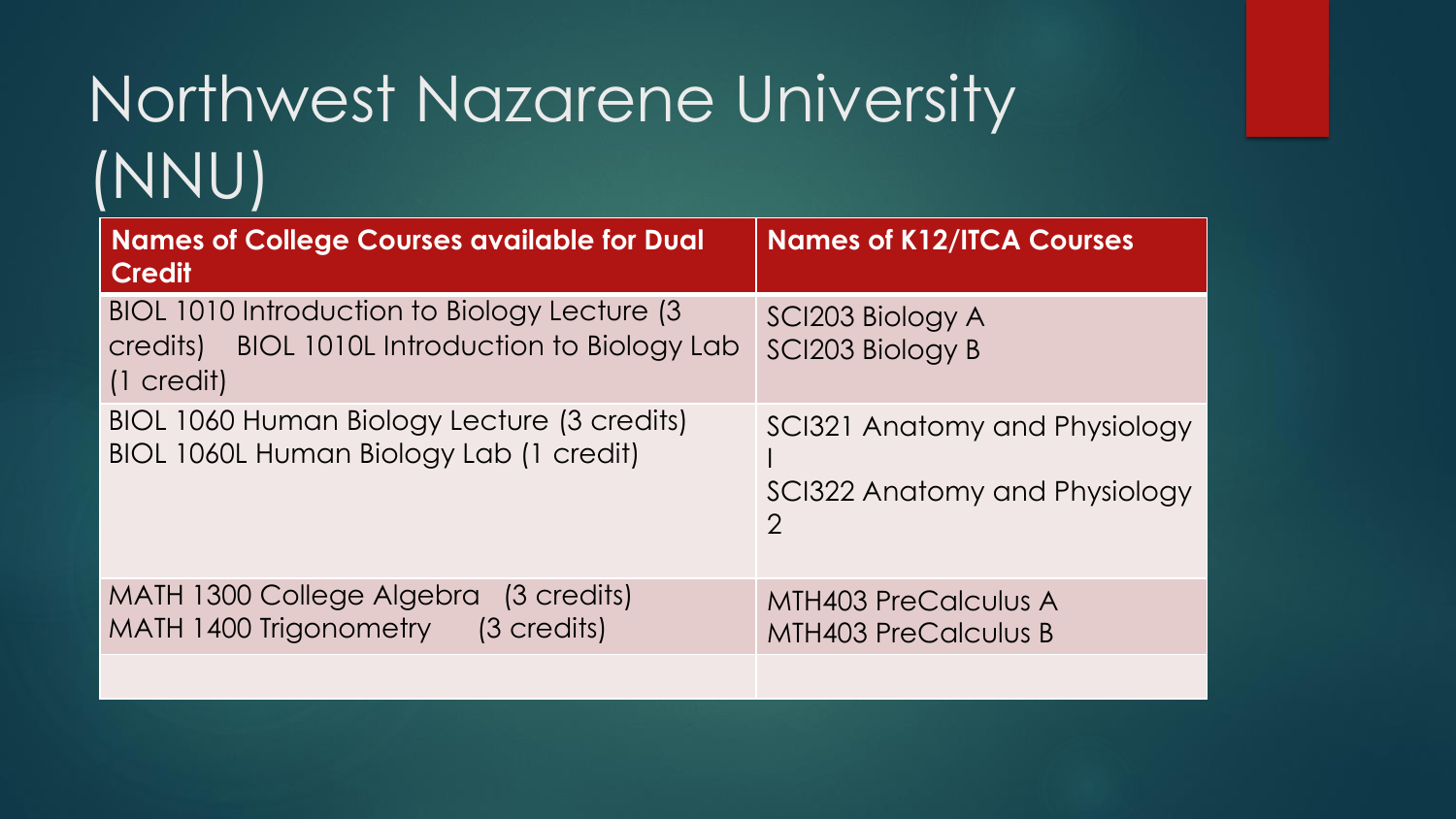## Boise State University (BSU)

| Names of College Course available for   Names of K12/ITCA Courses<br><b>Dual Credit</b> |                                                     |
|-----------------------------------------------------------------------------------------|-----------------------------------------------------|
| MTH 170 Calculus 1 (4 credits)                                                          | <b>MTH500 AP Calculus A</b><br>MTH500 AP Calculus B |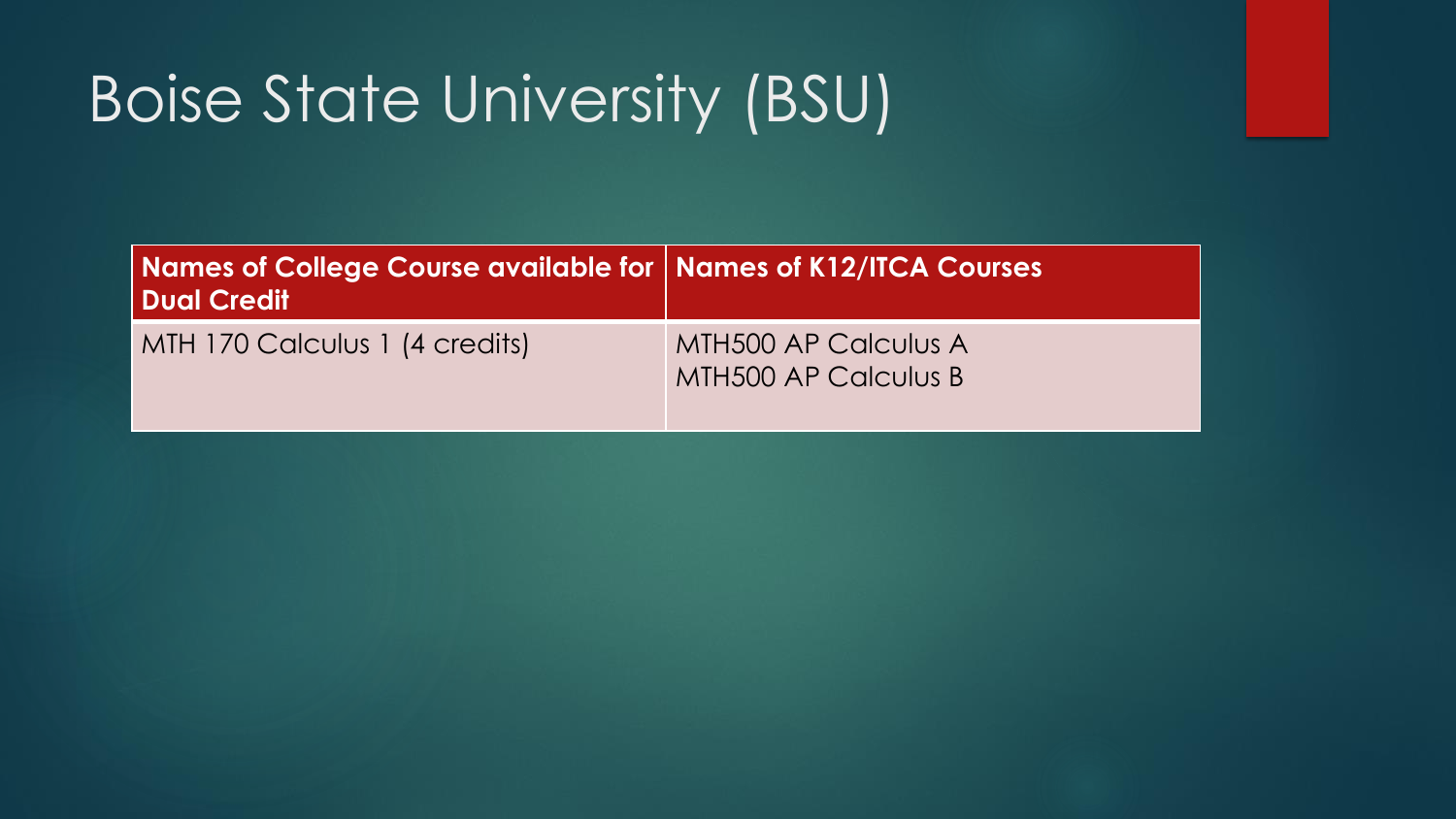### Dual Credit Responsibilities:

- ▶ Parents/Student Create account in Fast Forward Portal / Verify account through email
- ▶ Parents/Student Request Funding for **EACH** concurrent credit course
- ▶ Parent/Student Complete university course registration, indicate you are using advanced opportunity money.
- ▶ School Counselor (Mrs. McDevitt) approves funds and submit to University for matching in October.

*\*Portal is open now and closes September 20th\**